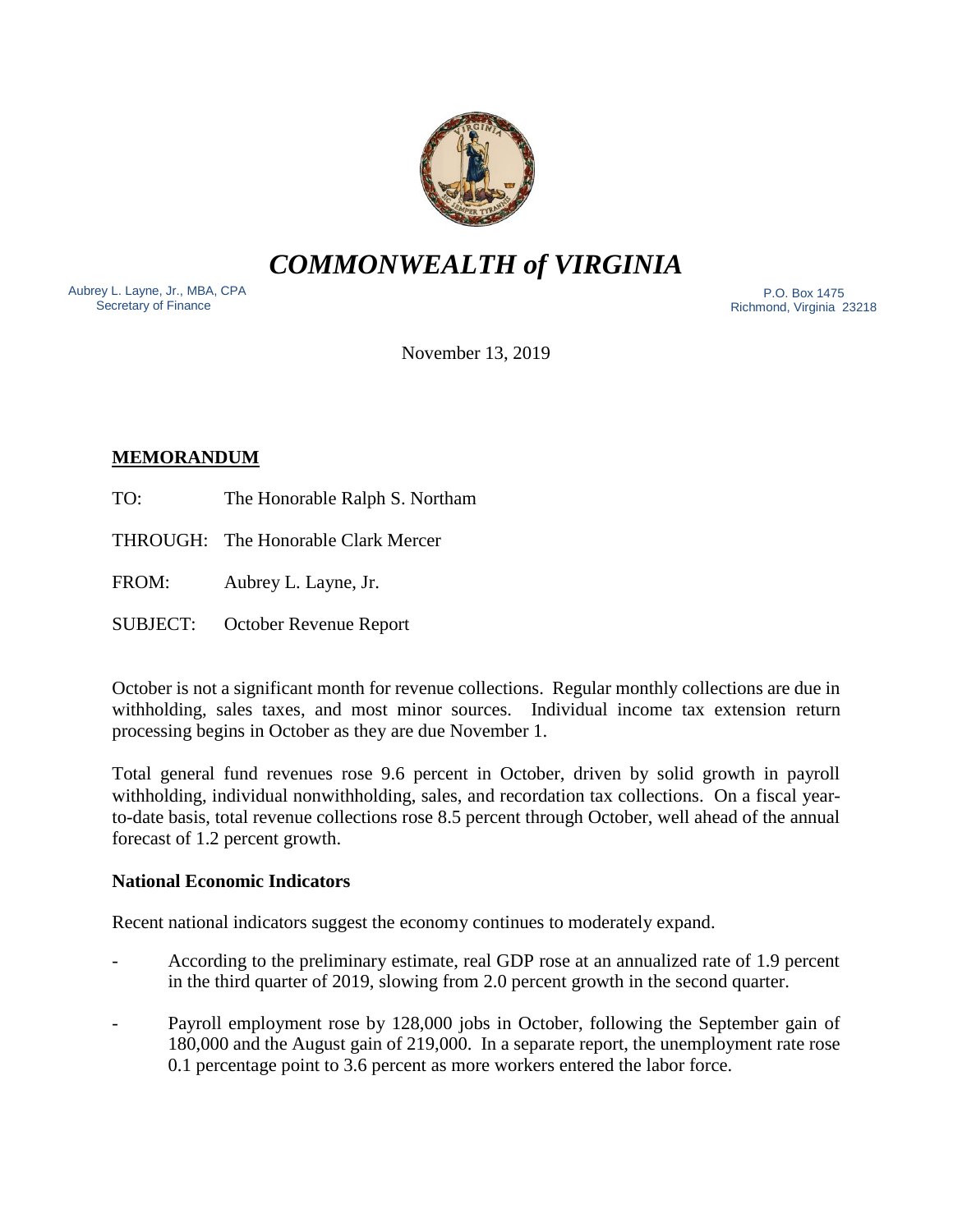- Initial claims for unemployment increased by 5,000 to 218,000 during the week ending October 26. The four-week moving average fell by 500 to 214,750. The level of claims is still at a historically low level and consistent with a healthy labor market.
- The Conference Board's index of leading indicators declined 0.1 percent in September following a 0.2 percent decrease in August, suggesting a weakened outlook for the economy.
- The Conference Board's index of consumer confidence fell from 126.3 to 125.9 in October, as an increase in the present situation component was offset by a decline in the expectations component. Given its recent volatility, the drop is not necessarily a signal that the economy is weakening.
- The Institute of Supply Management index rose from 47.8 to 48.3 in October. The modest increase follows six consecutive monthly declines. Although the readings below 50 indicate the manufacturing sector is contracting, the index remains well above the recession threshold of 42.9.
- The CPI was unchanged in September following a 0.1 percent increase in August and stands 1.7 percent above September 2018. Core inflation (excluding food and energy prices) rose 0.1 percent and stands 2.4 percent above a year ago.
- At its October meeting, the Federal Reserve lowered the federal funds rate target by 25 basis points to the range of 1.5 to 1.75 percent, the third rate cut this year.

# **Virginia Economy**

In Virginia, payroll employment rose 0.6 percent in September compared with last year. Northern Virginia posted growth of 1.0 percent; Hampton Roads employment increased 0.6 percent; and Richmond-Petersburg rose 0.8 percent from September of last year. The seasonally adjusted unemployment rate fell 0.1 percentage point to 2.7 percent in September, and is 0.1 percentage point below a year ago.

The Virginia Leading Index rose 0.4 percent in September after declining less than 0.1 percent in August. Future employment and auto registrations improved in September while initial claims rose and the U.S. Leading index declined. The index for Lynchburg declined while the index for Blacksburg was unchanged in September; the indexes for the remaining nine metro areas increased.

## **October Revenue Collections**

Total general fund revenues rose 9.6 percent in October, driven by solid growth in payroll withholding, individual nonwithholding, sales, and recordation tax collections. On a fiscal yearto-date basis, total revenue collections rose 8.5 percent through October, well ahead of the annual forecast of 1.2 percent growth.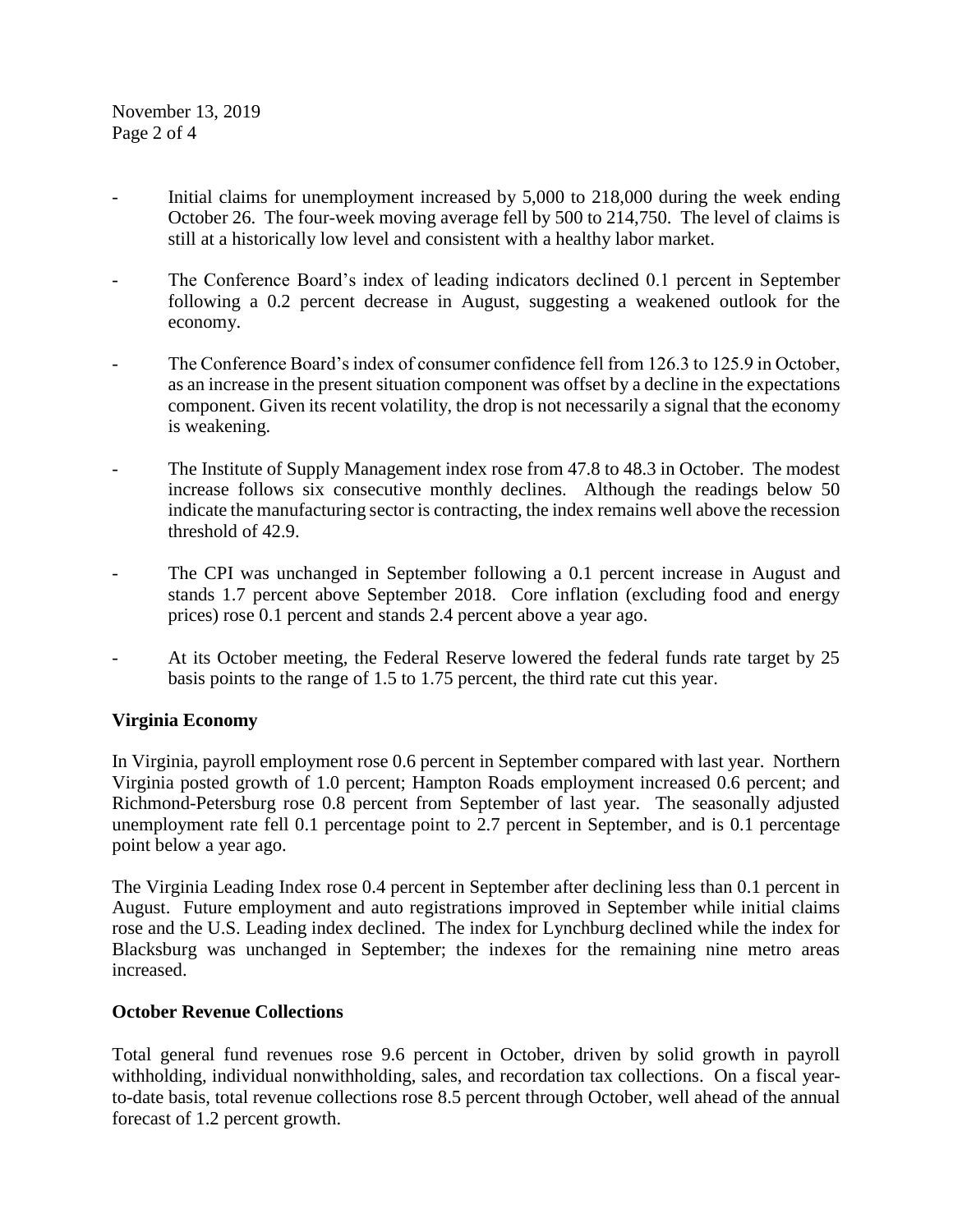November 13, 2019 Page 3 of 4

*Net Individual Income Tax (71% of general fund revenues)*: Through October, collections of net individual income tax rose 7.5 percent from the same period last year, ahead of the annual estimate of 0.2 percent growth. Performance in each component of individual income tax is as follows:

*Individual Income Tax Withholding (63% of general fund revenues)*: Collections of payroll withholding taxes rose 5.5 percent in October. Year-to-date, collections have grown 5.7 percent, well ahead of the annual estimate of 4.2 percent growth.

*Individual Income Tax Nonwithholding (18% of general fund revenues)*: October is not typically a significant month for collections in this source. Collections of \$182.9 million were above the \$132.8 million collected in October of last year. Year-to-date, collections were \$800.5 million compared with \$663.2 million in the same period last year, growing by 20.7 percent and well ahead of the annual estimate of a 3.5 percent decline.

*Individual Income Tax Refunds*: Through October, the Department of Taxation has issued \$254.6 million in refunds compared with \$221.3 million in the same period last year, a 15.0 percent increase.

*Sales Tax (17% of general fund revenues)*: Collections of sales and use taxes, reflecting September sales, rose 8.4 percent in October. The increase is directly related to the rise in Wayfairrelated revenues contained in Chapter 854. On a year-to-date basis, collections of sales and use taxes have risen 8.0 percent, ahead of the annual estimate of 4.2 percent growth.

*Corporate Income Tax (5% of general fund revenues)*: October collections in this source include estimated payments from corporations with a February through January fiscal year, including many retailers. Corporate collections were \$30.8 million compared with 12.2 million last year. On a year-to-date basis, collections of corporate income taxes were \$277.6 million compared with \$239.6 million in the same period last year, a 15.9 percent increase and ahead of the annual forecast of 9.3 percent growth.

*Wills, Suits, Deeds, Contracts (2% of general fund revenues)*: Collections of wills, suits, deeds, and contracts – mainly recordation tax collections – were \$42.3 million in October, compared with \$33.3 million in October of last year. On a year-to-date basis, collections are up 25.8 percent, far ahead of the annual forecast of a 4.6 percent decline.

*Insurance Premiums (2% of general fund revenues)*: Monthly collections of insurance company premiums are being transferred to the Transportation Trust Fund per Chapter 986, 2007 Acts of the Assembly until the required amount of \$183.6 million has been deposited.